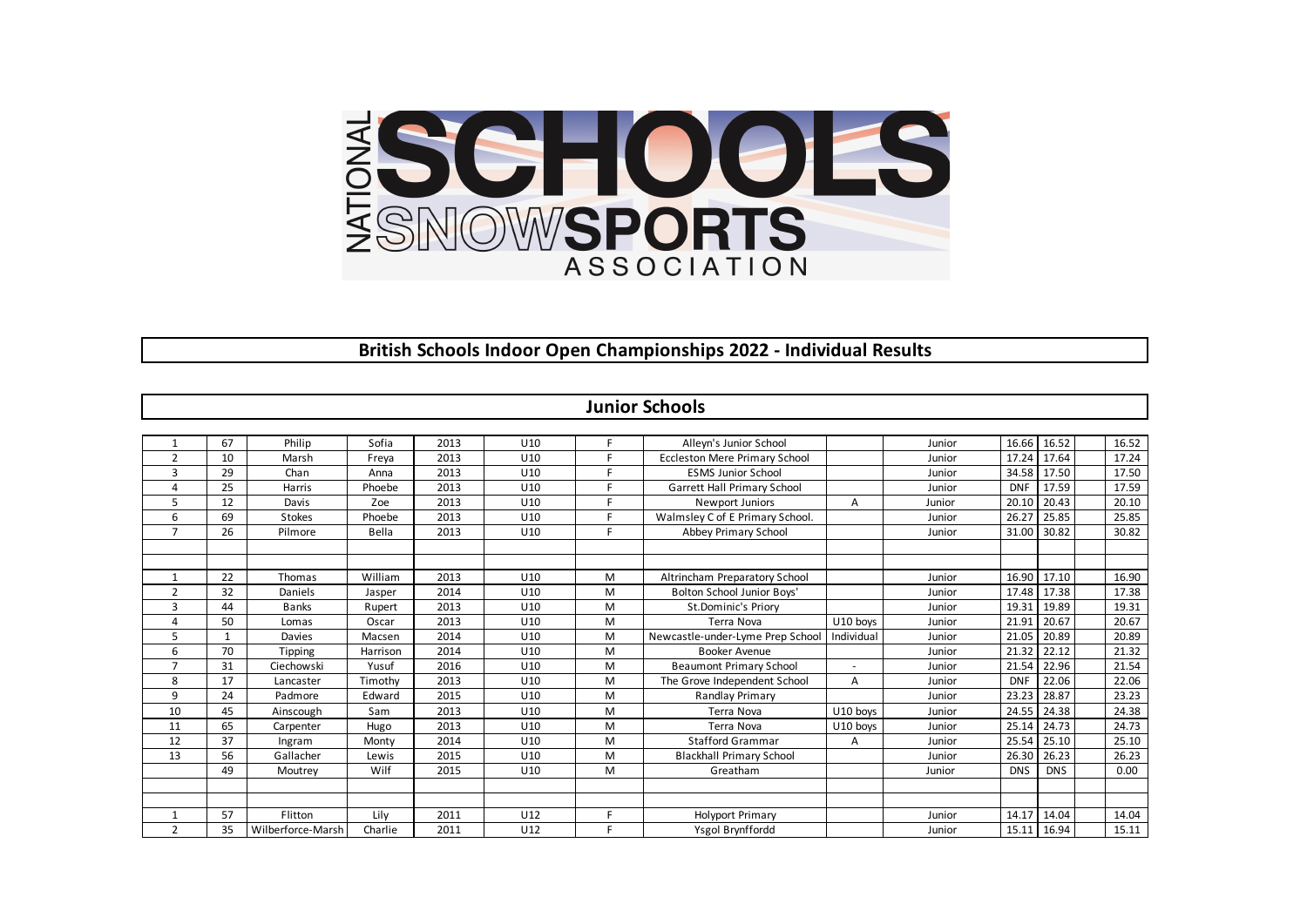| 3               | 43                      | Dagne           | Christina     | 2012 | U12             | F         | <b>Stornoway Primary</b>         |            | Junior | 15.26      | 15.38      | 15.26 |
|-----------------|-------------------------|-----------------|---------------|------|-----------------|-----------|----------------------------------|------------|--------|------------|------------|-------|
| $\overline{4}$  | 54                      | Ditchfield      | Mya           | 2011 | U12             | F         | St Davids College                | А          | Junior | 15.83      | 15.61      | 15.61 |
| 5               | $\overline{2}$          | Armitage        | Arabella      | 2011 | U12             | F.        | Stover                           |            | Junior | 16.52      | 16.60      | 16.52 |
| 6               | 72                      | Fraser          | Amber         | 2011 | U12             | F         | The Glasgow Academy              | Α          | Junior | 17.71      | 16.88      | 16.88 |
| $\overline{7}$  | 23                      | Pratt           | Scarlett      | 2012 | U12             | F         | <b>Brentwood School</b>          |            | Junior | 18.93      | 18.47      | 18.47 |
| 8               | 33                      | Lau             | Faye          | 2012 | U12             | F         | Manchester High School for Girls | А          | Junior | <b>DNF</b> | 18.47      | 18.47 |
| 9               | 66                      | Gallacher       | Lucy          | 2011 | U12             | F         | <b>Blackhall Primary School</b>  |            | Junior | 19.55      | 19.30      | 19.30 |
| 10              | 14                      | Markland        | Grace Erin    | 2012 | U12             | F         | St Michaels CE Primary School    |            | Junior | 20.65      | 20.60      | 20.60 |
| 11              | 19                      | Hindle          | Lyra          | 2012 | U12             | F.        | Laneshawbridge Primary School    |            | Junior | 21.87      | 23.11      | 21.87 |
| 12              | 27                      | Densem          | Matisse       | 2011 | U12             | F.        | Terra Nova                       | U12 mix 3  | Junior | 23.39      | 21.93      | 21.93 |
| 13              | 36                      | Craig           | Elise         | 2012 | U12             | F         | The Grove Independent School     | B          | Junior | 22.52      | 22.49      | 22.49 |
| $\overline{14}$ | 64                      | Beeson          | Bella         | 2011 | U12             | F         | Terra Nova                       | U12 mix 3  | Junior | 23.97      | 24.40      | 23.97 |
| 15              | 18                      | <b>Stokes</b>   | Pippa         | 2012 | U12             | F.        | Walmsley C of E Primary School.  |            | Junior | 23.99      | 24.05      | 23.99 |
| 16              | 73                      | Lamb            | Molly         | 2012 | U12             | F.        | Terra Nova                       | U12 mix 1  | Junior | 25.26      | 25.23      | 25.23 |
| 17              | $\overline{7}$          | Lomas           | India         | 2011 | U12             | F         | Terra Nova                       | U12 mix 2  | Junior | 25.63      | 25.83      | 25.63 |
| 18              | 40                      | Macdougal       | India         | 2011 | U12             | F.        | Terra Nova                       | U12 mix 3  | Junior | 26.24      | 25.87      | 25.87 |
| 19              | 62                      | Welch           | Georgina      | 2011 | U12             | F.        | Terra Nova                       | U12 mix 2  | Junior | 28.01      | 27.42      | 27.42 |
| $\overline{20}$ | 20                      | Gomes Canelhas  | Emily         | 2012 | U12             | F.        | <b>Stafford Grammar</b>          | Individual | Junior | 27.73      | <b>DSQ</b> | 27.73 |
|                 |                         |                 |               |      |                 |           |                                  |            |        |            |            |       |
|                 |                         |                 |               |      |                 |           |                                  |            |        |            |            |       |
| 1               | 55                      | Lloyd           | Edward        | 2011 | U12             | M         | LAWLEY PRIMARY SCHOOL            |            | Junior | <b>DSQ</b> | 14.14      | 14.14 |
| $\overline{2}$  | 16                      | Strong          | James         | 2011 | U12             | M         | The Glasgow Academy              | Α          | Junior | 15.92      | <b>DSQ</b> | 15.92 |
| $\overline{3}$  | 53                      | Ginty           | Leo           | 2011 | U12             | M         | New Hall School                  | Α          | Junior | 16.62      | 17.07      | 16.62 |
| $\overline{4}$  | 9                       | Bessant         | Rafferty      | 2011 | U12             | M         | New Hall School                  | A          | Junior | 16.83      | 17.11      | 16.83 |
| 5               | 58                      | Clarke          | Harrison      | 2011 | U12             | M         | The Glasgow Academy              | A          | Junior | 17.06      | 17.28      | 17.06 |
| 6               | 3                       | Padmore         | William       | 2012 | U12             | M         | Randlay Primary                  |            | Junior | <b>DSQ</b> | 17.77      | 17.77 |
| $\overline{7}$  | 68                      | Jarvis          | Thibaut       | 2011 | U12             | M         | Duke of Kent                     |            | Junior | 17.80      | 17.89      | 17.80 |
| 8               | 34                      | Holden          | Ben           | 2011 | U12             | M         | New Hall School                  | А          | Junior | 18.86      | 18.01      | 18.01 |
| 9               | 52                      | Fishwick        | Billy         | 2011 | U12             | M         | <b>St Dominics Priory</b>        |            | Junior | 19.25      | 18.30      | 18.30 |
| 10              | 74                      | Reardon         | Tyler         | 2012 | U12             | M         | Stafford Grammar                 | А          | Junior | 19.60      | 18.36      | 18.36 |
| 11              | 51                      | Fanshawe        | Lewis         | 2011 | U12             | M         | Rosewood Primary                 |            | Junior | 18.45      | 18.58      | 18.45 |
| $\overline{12}$ | 41                      | Rarity          | Robbie        | 2011 | U12             | M         | The Glasgow Academy              | А          | Junior | 18.53      | 18.58      | 18.53 |
| 13              | 39                      | Mincher-Lockett | Ted           | 2012 | U12             | M         | <b>Stafford Grammar</b>          | A          | Junior | 19.51      | 18.56      | 18.56 |
| 14              | 61                      | Ciechowski      | Adam          | 2011 | U12             | M         | <b>Beaumont Primary School</b>   | $\sim$     | Junior | 20.37      | 19.44      | 19.44 |
| 15              | 63                      | Davis           | Evan          | 2012 | U12             | M         | Newport Juniors                  | Α          | Junior | 20.23      | 19.46      | 19.46 |
| 16              | 46                      | Wilson          | Anton         | 2011 | U12             | M         | New Hall School                  | А          | Junior | 22.70      | 20.89      | 20.89 |
| 17              | 13                      | Carpenter       | Humphrey      | 2011 | U12             | M         | Terra Nova                       | U12 mix 2  | Junior | 23.74      | 21.63      | 21.63 |
| 18              | 8                       | Lancaster       | Frederick     | 2011 | U12             | M         | The Grove Independent School     | Α          | Junior | 22.32      | 21.70      | 21.70 |
| 19              | $\overline{\mathbf{4}}$ | Pritchard       | Harry         | 2012 | U12             | ${\sf M}$ | Lichfield Cathedral School       |            | Junior | 22.15      | 23.48      | 22.15 |
| $\overline{20}$ | 48                      | Cover           | Reuben        | 2012 | U12             | M         | New Hall School                  | Individual | Junior | 23.18      | 22.32      | 22.32 |
| 21              | 5                       | Mesonero Perez  | Helios        | 2012 | U12             | M         | The Grove Independent School     | В          | Junior | 22.44      | <b>DSQ</b> | 22.44 |
| 22              | 15                      | Sissens         | Nathaniel     | 2011 | U12             | M         | Packwood Haugh                   |            | Junior | 22.61      | 23.01      | 22.61 |
| 23              | 47                      | Catahan         | Sol           | 2012 | U12             | M         | Mount Primary                    |            | Junior | 22.88      | 22.80      | 22.80 |
| 24              | 38                      | Jones- Clough   | Jasper        | 2012 | U12             | M         | Packwood Haugh                   |            | Junior | 23.79      | 23.46      | 23.46 |
| 25              | 60                      | Sohal           | Arjun         | 2012 | U12             | M         | The Grove Independent School     | B          | Junior | 29.39      | 23.63      | 23.63 |
| $\overline{26}$ | 11                      | Ainscough       | Joel          | 2011 | U12             | M         | Terra Nova                       | U12 mix 1  | Junior | 30.05      | 23.95      | 23.95 |
| 27              | 42                      | Iliescu         | Patrick       | 2012 | U12             | M         | <b>Stafford Grammar</b>          | Α          | Junior | 25.50      | 24.31      | 24.31 |
| 28              | 30                      | <b>Batt</b>     | Billy         | 2011 | U <sub>12</sub> | M         | Terra Nova                       | U12 mix 2  | Junior | 24.33      | <b>DSQ</b> | 24.33 |
| 29              | 6                       | Lawson          | <b>Brentt</b> | 2012 | U <sub>12</sub> | M         | St Thomas                        |            | Junior | 24.56      | 24.53      | 24.53 |
| 30              | 21                      | Hough           | Felix         | 2012 | U12             | M         | Terra Nova                       | U12 mix 1  | Junior | 31.46      | 25.05      | 25.05 |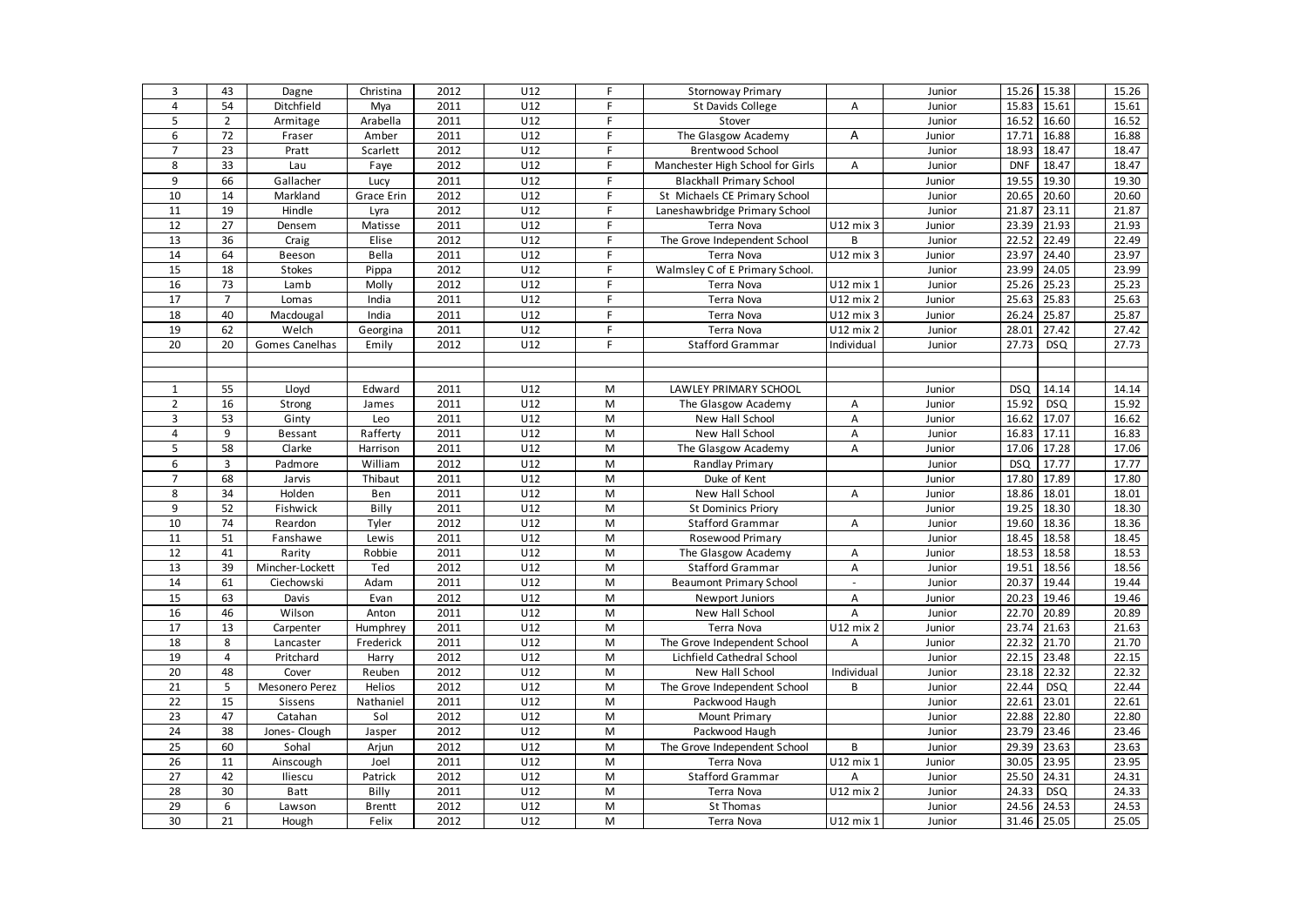| 31                      | 71  | Haddow         | Hugo      | 2012 | U12             | M         | Terra Nova                           | U12 mix 1  | Junior | 27.04      | 25.64      |  | 25.64 |
|-------------------------|-----|----------------|-----------|------|-----------------|-----------|--------------------------------------|------------|--------|------------|------------|--|-------|
| 32                      | 28  | Sheridan       | Ewan      | 2012 | U12             | M         | Newport Junior School                | A          | Junior | 25.87      | 26.84      |  | 25.87 |
| 33                      | 59  | Atkinson-Moore | Graydon   | 2011 | U12             | M         | Terra Nova                           | U12 mix 3  | Junior | <b>DSQ</b> | 26.18      |  | 26.18 |
|                         |     |                |           |      |                 |           |                                      |            |        |            |            |  |       |
|                         |     |                |           |      |                 |           |                                      |            |        |            |            |  |       |
| 1                       | 179 | Tolley         | Sacha     | 2010 | U14             | F         | st johns c of e                      |            | junior | 16.32      | 15.42      |  | 15.42 |
| $\mathbf{2}$            | 106 | Winter         | Tallulah  | 2010 | U <sub>14</sub> | F.        | Reigate Grammar                      |            | Junior | 17.22      | 16.24      |  | 16.24 |
| 3                       | 186 | Richmond       | Sophie    | 2010 | U14             | F         | Holmewood House                      |            | Junior | 17.81      | 17.60      |  | 17.60 |
| $\overline{4}$          | 174 | Alder          | Alice     | 2008 | U <sub>14</sub> | F         | The Grove Independent School         | A          | Junior | 20.26      | 20.13      |  | 20.13 |
| 5                       | 169 | Hartley-Wiley  | Sophie    | 2009 | U14             | F         | The Grove Independent School         | A          | Junior | 22.41      | 20.46      |  | 20.46 |
| 6                       | 183 | Ainscough      | Harriet   | 2009 | U14             | F.        | Terra Nova                           | U14 mix 1  | Junior | 59.90      | 27.28      |  | 27.28 |
| $\overline{7}$          | 163 | Maunders       | Eleanor   | 2009 | U14             | F         | Terra Nova                           | U14 mix 2  | Junior | 75.62      | 28.69      |  | 28.69 |
|                         |     |                |           |      |                 |           |                                      |            |        |            |            |  |       |
|                         |     |                |           |      |                 |           |                                      |            |        |            |            |  |       |
| 1                       | 110 | Richmond       | William   | 2010 | U14             | M         | Holmewood House                      |            | Junior | 16.08      | 16.32      |  | 16.08 |
| $\mathbf{2}$            | 152 | Elliott        | Aaron     | 2010 | U14             | M         | Huddersfield Grammar School          |            | Junior | 16.23      | 16.16      |  | 16.16 |
| 3                       | 118 | Marsh          | Reuben    | 2010 | U14             | M         | <b>Eccleston Mere Primary School</b> |            | Junior | 19.08      | 19.62      |  | 19.08 |
| $\overline{4}$          | 113 | Maunders       | Archie    | 2009 | U14             | M         | Terra Nova                           | U14 mix 1  | Junior | 23.57      | 21.48      |  | 21.48 |
| 5                       | 189 | Warburton      | Charlie   | 2010 | U14             | M         | Terra Nova                           | U14 mix 2  | Junior | 22.77      | <b>DNF</b> |  | 22.77 |
| 6                       | 165 | Haddow         | Sammy     | 2010 | U <sub>14</sub> | M         | Terra Nova                           | U14 mix 2  | Junior | <b>DSQ</b> | 24.20      |  | 24.20 |
| $\overline{7}$          | 192 | Carroll        | Charlie   | 2010 | U <sub>14</sub> | M         | Terra Nova                           | U14 mix 1  | Junior | 25.05      | 24.46      |  | 24.46 |
| 8                       | 164 | Haddow         | Hudson    | 2008 | U16             | M         | Terra Nova                           | U14 mix 1  | Junior | 24.31      | <b>DSQ</b> |  | 24.31 |
|                         | 115 | Garcia         | Tomas     | 2010 | U14             | ${\sf M}$ | The Grove Independent School         | В          | Junior | <b>DNS</b> | <b>DNS</b> |  | 0.00  |
|                         | 171 |                |           | 2009 | U14             | M         | Terra Nova                           | U14 mix 2  |        | <b>DNS</b> | <b>DNS</b> |  | 0.00  |
|                         |     | Marginson      | Harley    |      |                 |           |                                      |            | Junior |            |            |  |       |
|                         |     |                |           |      |                 |           |                                      |            |        |            |            |  |       |
|                         |     |                |           |      |                 |           |                                      |            |        |            |            |  |       |
| <b>Senior Schools</b>   |     |                |           |      |                 |           |                                      |            |        |            |            |  |       |
|                         |     |                |           |      |                 |           |                                      |            |        |            |            |  |       |
|                         |     |                |           |      |                 |           |                                      |            |        |            |            |  |       |
|                         |     |                |           |      |                 |           |                                      |            |        |            |            |  |       |
| 1                       | 108 | Bond           | Alice     | 2009 | U14             | F         | Cheltenham Ladies College            |            | Senior | 14.26      | 14.55      |  | 14.26 |
| $\overline{2}$          | 160 | Louisa         | McIntosh  | 2009 | U14             | F         | Robert Gordon College                | Mixed      | senior | 15.66      | 15.39      |  | 15.39 |
| 3                       | 135 | Favill         | Agatha    | 2009 | U14             | F         | St Davids College                    | A          | Senior | 15.43      | <b>DSQ</b> |  | 15.43 |
| 4                       | 155 | Wang           | Danna     | 2009 | U14             | F         | The Perse School                     |            | Senior | 18.62      | <b>DNF</b> |  | 18.62 |
| 5                       | 172 | Greenwood      | Jess      | 2009 | U <sub>14</sub> | F         | Moorside High                        |            | Senior | 20.15      | <b>DSQ</b> |  | 20.15 |
| 6                       | 129 | Robert         | Lily      | 2009 | U <sub>14</sub> | F         | Holy Trinity Academy                 |            | Senior | 21.05      | 23.92      |  | 21.05 |
| $\overline{7}$          | 137 | Collett        | F         | 2010 | U <sub>14</sub> | F         | St.Dominic's priory                  | Α          | Senior | 21.92      | 22.05      |  | 21.92 |
| 8                       | 154 | Shuff          | Ava       | 2010 | U14             | F         | Ormiston                             |            | Senior | 26.73      | 26.34      |  | 26.34 |
| 9                       | 181 | Moss           | Liv       | 2010 | U14             | F         | <b>Stafford Grammar School</b>       | Α          | Senior | <b>DNF</b> | 31.24      |  | 31.24 |
|                         |     |                |           |      |                 |           |                                      |            |        |            |            |  |       |
|                         |     |                |           |      |                 |           |                                      |            |        |            |            |  |       |
| $\mathbf{1}$            | 162 | Armitstead     | Jake      | 2009 | U14             | M         | Queen Katherine, Kendal              |            | Senior | 15.30      | 14.82      |  | 14.82 |
| $\overline{2}$          | 102 | Thomas         | Alexander | 2010 | U14             | M         | Altrincham Grammar School for Boys   | A          | Senior | 15.38      | 15.59      |  | 15.38 |
| 3                       | 167 | Hebden         | Callum    | 2010 | U14             | M         | Boroughmuir High School              |            | Senior | 15.75      | <b>DSQ</b> |  | 15.75 |
| $\overline{4}$          | 132 | Knight         | William   | 2009 | U14             | M         | Albyn                                |            | Senior | 16.40      | 16.25      |  | 16.25 |
| 5                       | 119 | Pilmore        | Oscar     | 2009 | U14             | M         | Samworth Church Academy              |            | Senior | 17.85      | 17.53      |  | 17.53 |
| 6                       | 175 | Pratt          | Henry     | 2010 | U14             | M         | <b>Brentwood School</b>              |            | Senior | 18.66      | 17.75      |  | 17.75 |
| $\overline{\mathbf{z}}$ | 148 | Barclay        | Louis     | 2009 | U14             | M         | St Davids College                    | A          | Senior | 18.44      | 17.92      |  | 17.92 |
| 8                       | 140 | Search         | Toby      | 2010 | U14             | M         | New Hall School                      | Individual | Senior | 22.94      | 22.37      |  | 22.37 |
| 9                       | 188 | Welply         | Nathan    | 2009 | U14             | M         | Aldenham                             | Team A     | Senior | 36.52      | 22.84      |  | 22.84 |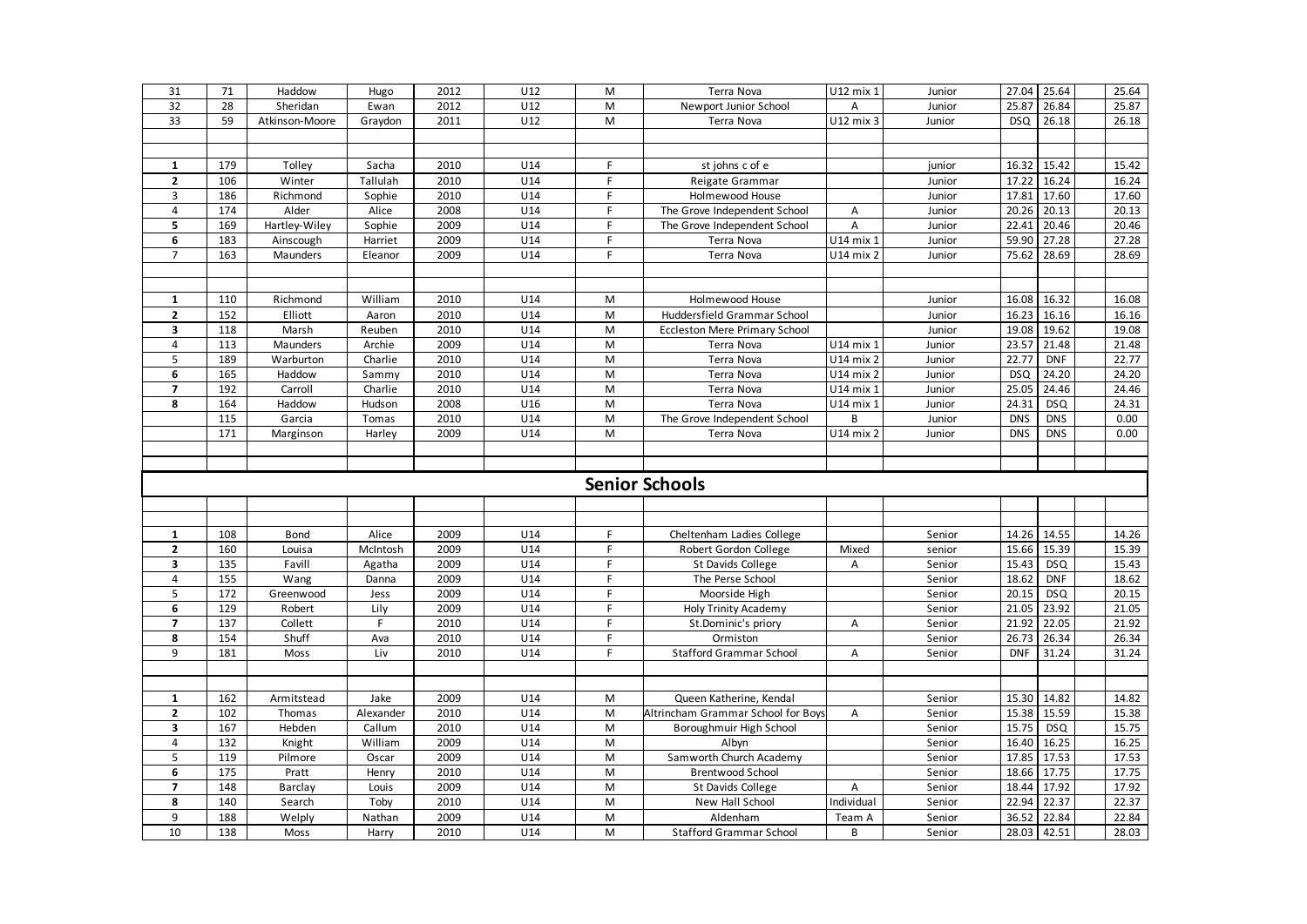|                                           | 127        | Harris             | Oliver             | 2009         | U14             | M           | Fred Longworth High School                                       |        | Senior           | <b>DNS</b>          | <b>DNS</b>          | 0.00           |
|-------------------------------------------|------------|--------------------|--------------------|--------------|-----------------|-------------|------------------------------------------------------------------|--------|------------------|---------------------|---------------------|----------------|
|                                           |            |                    |                    |              |                 |             |                                                                  |        |                  |                     |                     |                |
|                                           |            |                    |                    |              |                 |             |                                                                  |        |                  |                     |                     |                |
| $\mathbf{1}$                              | 133        | Sarkar             | Anna               | 2007         | U16             | F           | Southend High School for Girls                                   |        | Senior           | 14.46               | <b>DSQ</b>          | 14.46          |
| $\mathbf{2}$                              | 121        | Newell             | Martha             | 2008         | U16             | F.          | Cirencester Kingshill                                            |        | Senior           | 16.20               | 15.40               | 15.40          |
| 3                                         | 114        | <b>Blaikie</b>     | Georgia            | 2008         | U16             | F.          | <b>Stafford Grammar School</b>                                   | A      | Senior           | 16.00               | 15.99               | 15.99          |
| $\overline{4}$                            | 141        | Nugent             | Jenna              | 2008         | U16             | F.          | <b>Hymers College</b>                                            |        | Senior           | 16.26               | 16.01               | 16.01          |
| $\overline{\mathbf{5}}$                   | 177        | Knight             | Emily              | 2007         | U16             | F           | Albyn                                                            |        | Senior           | 16.69               | 16.48               | 16.48          |
| 6                                         | 136        | Angus              | Isabella           | 2008         | U16             | $\mathsf F$ | The Edinburgh Academy                                            |        | Junior           | 17.03               | 16.51               | 16.51          |
| $\overline{7}$                            | 142        | Heselton           | Amelie             | 2007         | U16             | F.          | Clitheroe Royal Grammar School                                   | А      | Senior           | <b>DNF</b>          | 17.31               | 17.31          |
| 8                                         | 120        | Toon               | Emily              | 2007         | U16             | F.          | Clitheroe Royal Grammar School                                   | A      | Senior           | 18.30               | 18.35               | 18.30          |
| 9                                         | 161        | Girling            | Teagan             | 2007         | U16             | F           | St Davids College                                                | А      | Senior           | 18.71               | 18.99               | 18.71          |
| 10                                        | 149        | Fishwick           | Faith              | 2008         | U16             | F           | <b>St Dominics Priory</b>                                        | А      | Senior           | 21.44               | 21.43               | 21.43          |
| 11                                        | 145        | Rymer              | Imogen             | 2007         | U16             | F.          | Aldenham                                                         | Team C | Senior           | 21.79               | 21.47               | 21.47          |
| 12                                        | 109        | Collett            |                    | 2008         | U16             | F.          | St.Dominic's priory                                              | A      | Senior           | 22.16               | 25.77               | 22.16          |
| 13                                        | 123        | Pinkerton          | Amber              | 2007         | U16             | F           | Aldenham                                                         | Team C | Senior           | 24.14               | 23.43               | 23.43          |
| 14                                        | 178        | Berg               | Lila               | 2007         | U16             | F.          | Aldenham                                                         | Team C | Senior           | 26.33               | 26.12               | 26.12          |
| 15                                        | 101        | Williams           | Eve                | 2007         | U16             | F.          | Aldenham                                                         | Team B | Senior           | 28.82               | <b>DNF</b>          | 28.82          |
|                                           |            |                    |                    |              |                 |             |                                                                  |        |                  |                     |                     |                |
|                                           |            |                    |                    |              |                 |             |                                                                  |        |                  |                     |                     |                |
| $\mathbf{1}$                              | 150        | Royle              | Finlay             | 2008         | U16             | M           | Clitheroe Royal Grammar School                                   | A      | Senior           | 13.56               | 13.56               | 13.56          |
| $\mathbf{2}$                              | 153        | Harrier            | Murdo              | 2007         | U16             | M           | Strathallan School                                               |        | Senior           | 14.16               | <b>DNF</b>          | 14.16          |
| 3                                         | 176        | McIntosh           | Michael            | 2008         | U16             | M           | Robert Gordon College                                            | Boys   | senior           | 14.24               | 14.27               | 14.24          |
| 4                                         | 126        | MacLeod            | Blair              | 2008         | U16             | ${\sf M}$   | Robert Gordon College                                            | Boys   | Senior           | 14.98               | 14.45               | 14.45          |
| 5                                         | 170        | Godley             | Benedict           | 2007         | U16             | ${\sf M}$   | St Albans School                                                 | N/a    | Senior           | <b>DSQ</b>          | 15.12               | 15.12          |
| 6                                         | 128        | Pye                | Cameron            | 2008         | U16             | M           | Rydal Penrhos                                                    |        | Senior           | 15.37               | 15.66               | 15.37          |
| $\overline{\phantom{a}}$                  | 103        | Pike               | Reece              | 2008         | U16             | M           | The Friary School                                                |        | Senior           | 16.26               | 15.62               | 15.62          |
| 8                                         | 184        | Webb               | Freddie            | 2008         | U16             | M           | Cheadle Hulme School                                             |        | Senior           | 15.82               | 15.87               | 15.82          |
| 9                                         | 156        | Harris             | Cameron            | 2007         | U16             | Male        | <b>Shelley College</b>                                           |        | Senior           | 16.90               | 16.78               | 16.78          |
| 10                                        | 139        | Pinnington         | Joshua             | 2008         | U16             | M           | Clitheroe Royal Grammar School                                   | A      | Senior           | 17.18               | 17.04               | 17.04          |
| 11                                        | 105        | Peel               | Lucas              | 2007         | U16             | M           | St Marys Catholic High School                                    |        | Senior           | 17.62               | 17.33               | 17.33          |
| 12                                        | 104        | Chan               | Aaron              | 2008         | U16             | M           | Stewart's Melville College                                       |        | Senior           | 17.82               | 18.12               | 17.82          |
| 13                                        | 143        | Ronaldson          | Jamie              | 2008         | U16             | M           | Robert Gordon College                                            | Mixed  | Senior           | <b>DSQ</b>          | 18.37               | 18.37          |
| 14                                        | 191        | Weavell            | Jake               | 2008         | U16             | M           | <b>Stafford Grammar School</b>                                   | B      | Senior           | 21.58               | 19.87               | 19.87          |
| 15                                        | 144        | Croquette          | Theo               | 2008         | U16             | M           | Altrincham Grammar School for Boys                               | A      | Senior           | 20.51               | 20.10               | 20.10          |
| 16                                        | 187        | Cheng              | Jackie             | 2008         | U16             | M           | Aldenham                                                         | Team A | Senior           | 20.93               | <b>DSQ</b>          | 20.93          |
| 17                                        | 182        | Newman             | Charlie            | 2008         | U16             | M           | Aldenham                                                         | Team A | Senior           | 21.51               | 21.06               | 21.06          |
| 18<br>19                                  | 112<br>111 | Coda<br>Wallis     | Emanuele           | 2007         | U16<br>U16      | M<br>M      | Aldenham                                                         | Team B | Senior           | 25.64               | 22.12               | 22.12          |
| 20                                        | 190        |                    | Guy<br>Eddie       | 2007         | U16             | M           | Clitheroe Royal Grammar School                                   | В<br>B | Senior           | 23.81               | 22.24               | 22.24<br>28.34 |
|                                           | 168        | Kotara<br>Harrison | Harley             | 2008<br>2007 | U <sub>16</sub> | M           | <b>Stafford Grammar School</b><br>Clitheroe Royal Grammar School | B      | Senior<br>Senior | 28.34<br><b>DNS</b> | 29.66<br><b>DNS</b> | 0.00           |
|                                           |            |                    |                    |              |                 |             |                                                                  |        |                  |                     |                     |                |
|                                           |            |                    |                    |              |                 |             |                                                                  |        |                  |                     |                     |                |
|                                           |            | Harrison           | <b>Grace Marie</b> | 2005         | U19             | F.          | Central Lancaster High School                                    |        | Senior           |                     |                     |                |
| $\mathbf{1}$                              | 158        |                    |                    |              | U19             |             |                                                                  |        |                  |                     | 14.04 14.25         | 14.04          |
| $\overline{2}$<br>$\overline{\mathbf{3}}$ | 151        | Aley<br>Cowie      | Lauren             | 2005         | U <sub>19</sub> | F.<br>F.    | The Abbey                                                        |        | Senior           |                     | 15.29 15.04         | 15.04          |
| $\overline{4}$                            | 125<br>124 |                    | Daisy              | 2006         | U19             | F           | Robert Gordon College                                            | Mixed  | Senior           | 15.14               | 15.14               | 15.14          |
| 5                                         | 157        | <b>Blaikie</b>     | Elena              | 2006<br>2005 | U19             | F           | <b>Stafford Grammar School</b>                                   | А      | Senior           | 15.27<br>19.81      | 15.40<br>19.26      | 15.27<br>19.26 |
|                                           |            | Parr               | Megan              |              |                 |             | Wath Academy                                                     |        | Senior           |                     |                     |                |
|                                           |            |                    |                    |              |                 |             |                                                                  |        |                  |                     |                     |                |
|                                           |            |                    |                    |              |                 |             |                                                                  |        |                  |                     |                     |                |